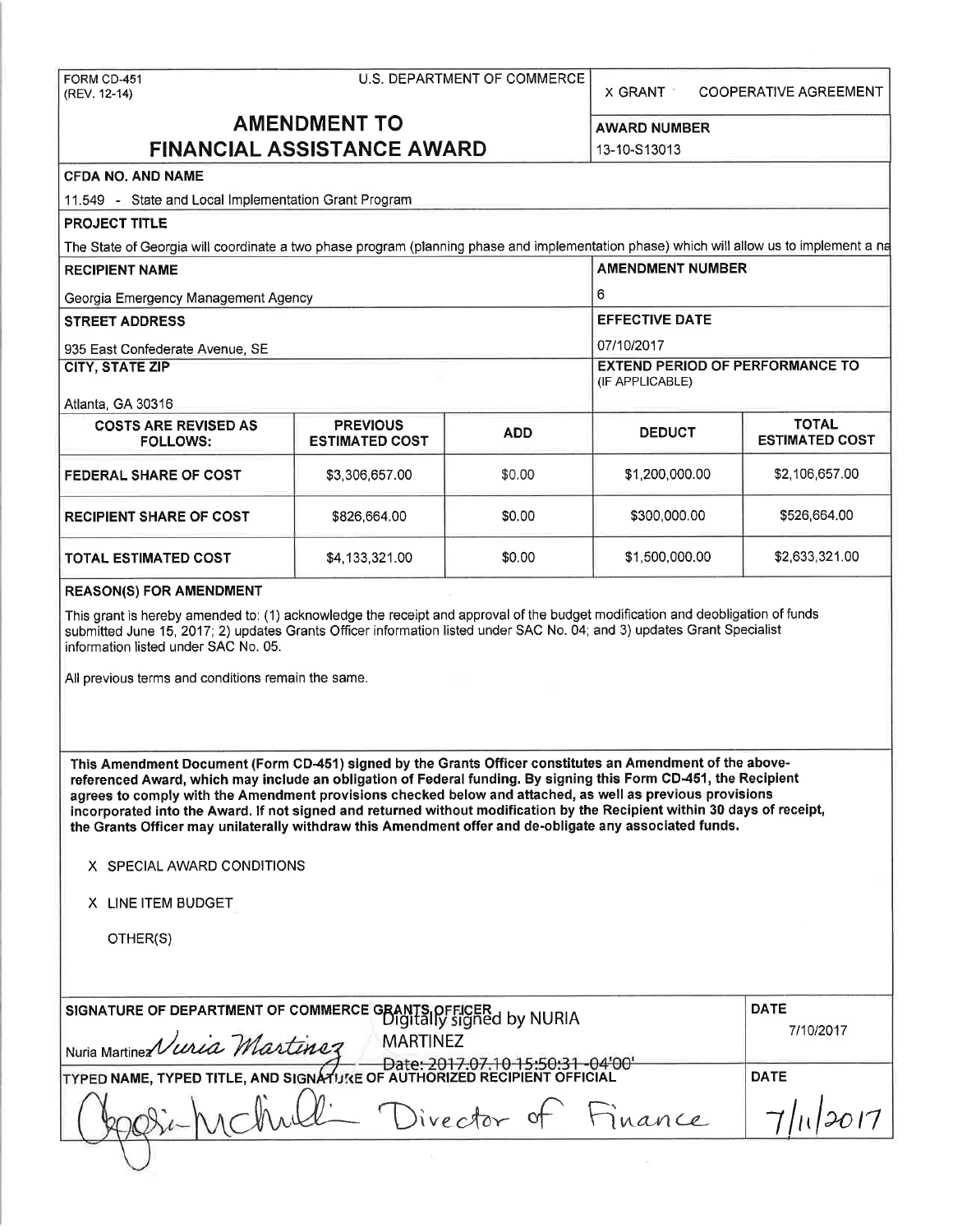Award Number: 13-10-S13013, Amendment Number 6 Federal Program Officer: Yuki Miyamoto-Mendez Requisition Number: 17003 Employer Identification Number: 580973190 Dun & Bradstreet No: 137517624 Recipient ID: 1378649 Requestor ID: 1378649

## **Award ACCS Information**

| <b>Bureau</b><br>Code | <b>FCFY</b> | <b>Project-Task</b> | Org Code               | Obj Class   | <b>Obligation Amount</b> |
|-----------------------|-------------|---------------------|------------------------|-------------|--------------------------|
|                       | 2013        | 8150000-000         | 11-00-0000-00-00-00-00 | 41-19-00-00 | \$-1,200,000.00          |

#### **Award Contact Information**

| <b>Contact Name</b>   | <b>Contact Type</b> | Email                         | Phone      |
|-----------------------|---------------------|-------------------------------|------------|
| Ms. Ceporia McMillian | Administrative      | ceporia.mcmillian@gema.ga.gov | 4046357041 |
| Ms. Ceporia McMillian | Technical           | ceporia.mcmillian@gema.ga.gov | 4046357041 |

#### **NIST Grants Officer:**

Nuria Martinez 100 Bureau Drive, MS 1650 Gaithersburg, MD 20899-1650 (301) 975-6215

# **NIST Grants Specialist:**

Shiou Liu 100 Bureau Drive, MS 1650 Gaithersburg, MD 20899-1650 (301) 975-8245